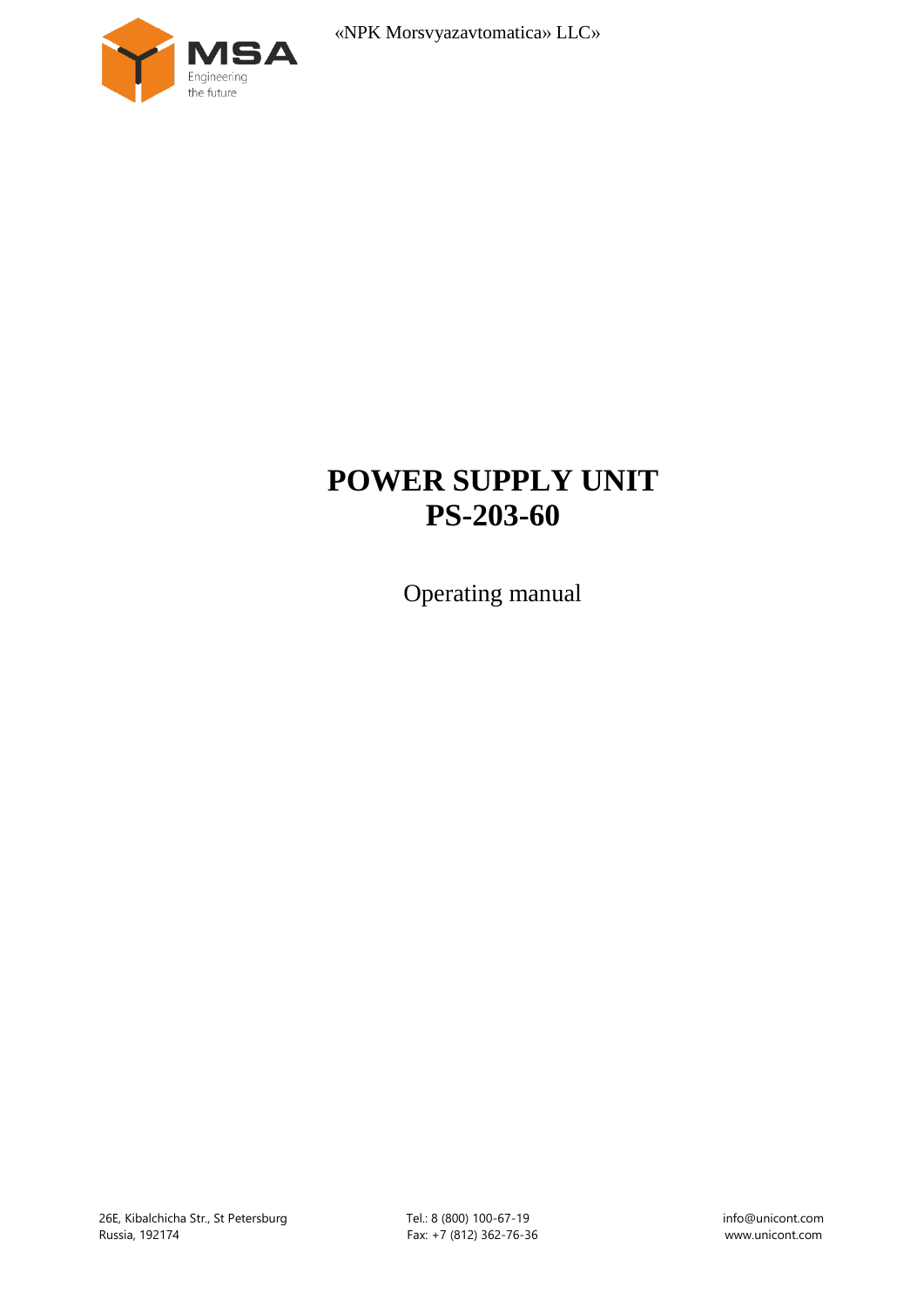

## Table of contents

| 1                       |  |
|-------------------------|--|
| 1.1                     |  |
| 1.2                     |  |
| 1.3                     |  |
| 1.4                     |  |
| 1.5                     |  |
| 1.6                     |  |
| $\boldsymbol{2}$        |  |
| 2.1                     |  |
| 2.2                     |  |
| 2.3                     |  |
| $\overline{\mathbf{3}}$ |  |
| 3.1                     |  |
| 3.2                     |  |
| 3.3                     |  |
| 3.4                     |  |
| 4                       |  |
| 4.1                     |  |
| 4.2                     |  |
| 4.3                     |  |
| 5                       |  |
| 6                       |  |
| 7                       |  |
| 8                       |  |
|                         |  |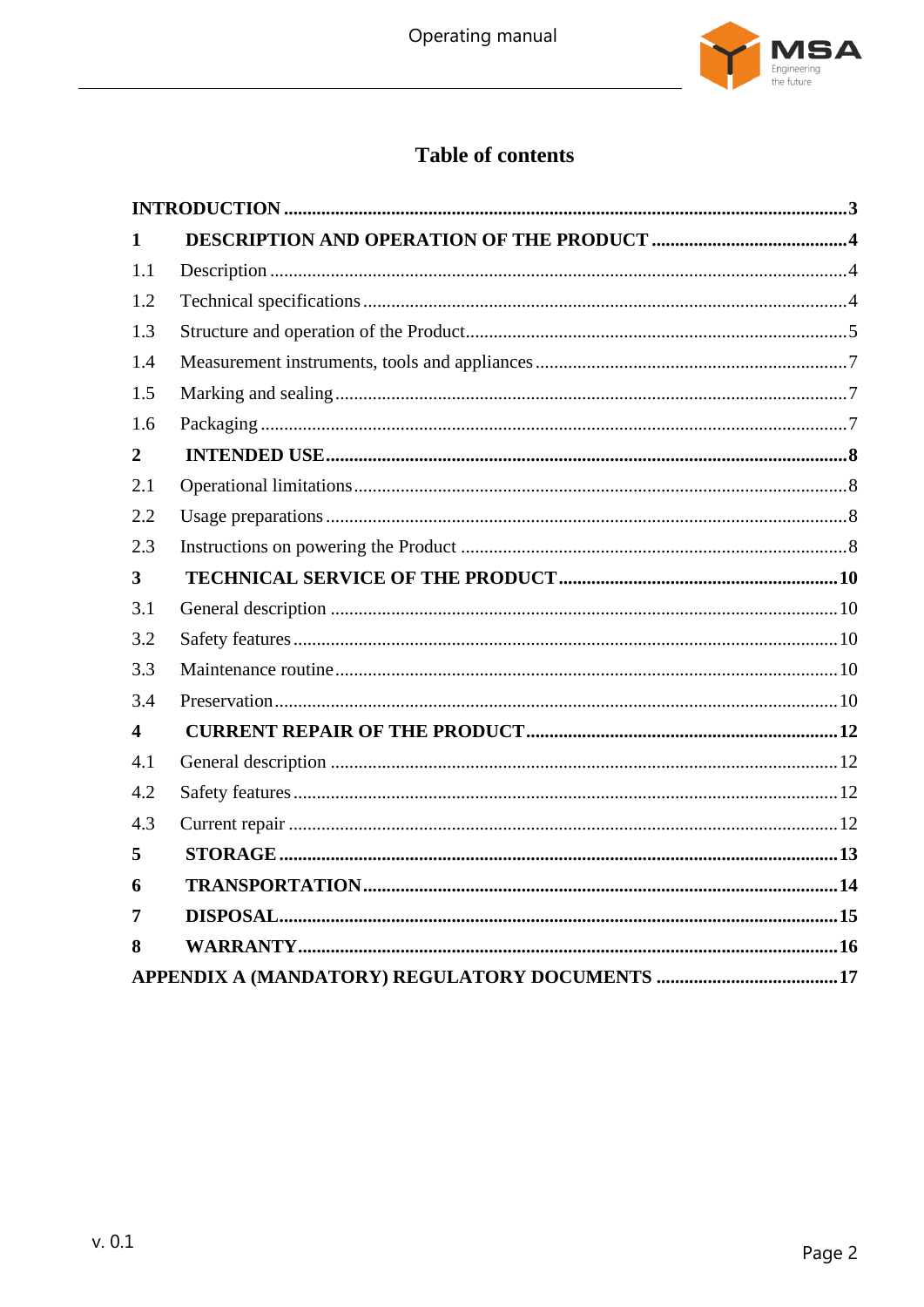

## **INTRODUCTION**

<span id="page-2-0"></span>This operating manual (hereinafter – OM) describes composition, structure, operation and technical service of power supply units PS-203-60 (hereinafter – the Product).

In addition to the instructions given in this document, the safety regulations and rules applicable in the field shall be observed.

Only those who have read and understood this document and those who have had special training shall be permitted to operate the Product according to the applicable regulations.

## **TERMS AND ABBREVIATIONS:**

OM – operating manual;

SC – short circuit;

TS – technical service;

CL – check list;

PS-203-60 – power supply unit PS-203-60.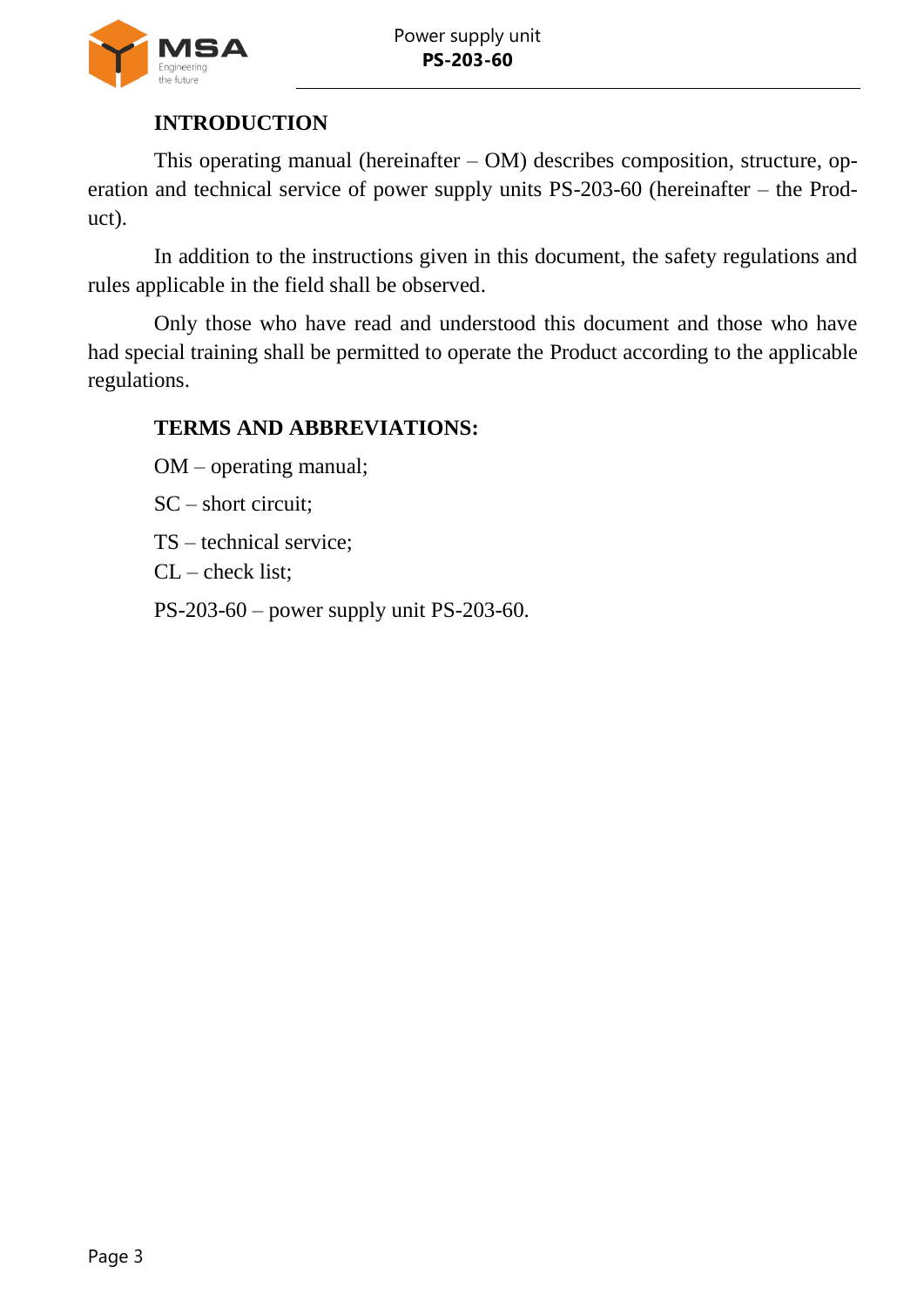

## <span id="page-3-0"></span>**1 DESCRIPTION AND OPERATION OF THE PRODUCT**

#### **1.1 DESCRIPTION**

<span id="page-3-1"></span>The Product supplies different shipborne and industrial equipment with regulated voltage 24 V DC. The Product has integrated functions of load redundancy (power), and load switching to external SB or emergency DC network in case of main power failure.

#### <span id="page-3-2"></span>**1.2 TECHNICAL SPECIFICATIONS**

Table [1](#page-3-3) describes technical specifications of the Product.

<span id="page-3-3"></span>Table 1 – General technical specifications

| <b>Parameter</b>                   |                           | <b>Value</b>                                                               |  |
|------------------------------------|---------------------------|----------------------------------------------------------------------------|--|
| Input voltage, V                   | AC frequency $50$ (60) Hz | 90246                                                                      |  |
|                                    | DC                        | 127370                                                                     |  |
| Rated output voltage, DC, V        |                           | 24                                                                         |  |
| Load current, A                    |                           | 63                                                                         |  |
| Power consumption, W               |                           | 1667                                                                       |  |
| Output power, W                    |                           | 1500                                                                       |  |
| Pulses, mV                         |                           | 150                                                                        |  |
| Efficiency, %                      |                           | 90                                                                         |  |
| Number of load terminals, pcs.     |                           | 2                                                                          |  |
| Protection degree                  |                           | IP22                                                                       |  |
| Operating temperature, °C          |                           | $-15+55$                                                                   |  |
| Limiting temperature, $\mathrm{C}$ |                           | $-60+70$                                                                   |  |
| Weight, kg                         |                           | 10                                                                         |  |
| Integrated protection              |                           | Galvanic isolation of output power from supply<br>$\overline{\phantom{m}}$ |  |
|                                    |                           | mains $3 kV$                                                               |  |
|                                    |                           | SC and overload                                                            |  |
| Mounting                           |                           | wall                                                                       |  |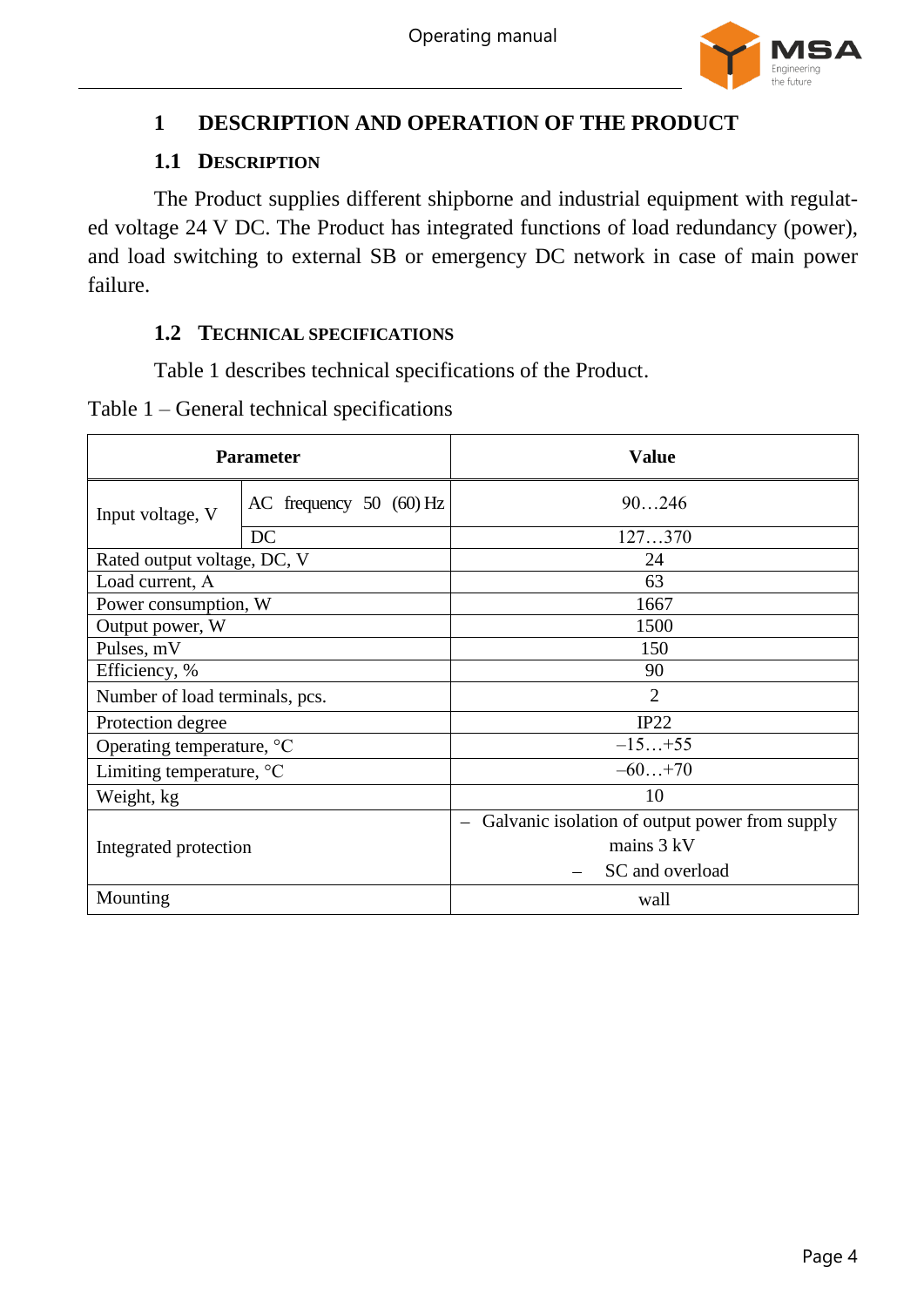

#### **1.3 STRUCTURE AND OPERATION OF THE PRODUCT**

<span id="page-4-0"></span>1.3.1 The Product is manufactured in metal casing, which has a mounting to vertical bulkhead. A piano type on/off switch with a main power LED (green) is located on the casing side. The LED operates when the switch is turned to power On position, see Figure [1.](#page-4-1)



Figure 1 – The PS-203-60

<span id="page-4-1"></span>Table [2](#page-4-2) describes functional elements and controls of the Product.

<span id="page-4-2"></span>Table 2 – Functional elements, controls and LED light indicators of the Product

| $N_2$                                     | <b>Element</b>    | Type, size, identifi-<br>er | <b>Description</b>                                                 |
|-------------------------------------------|-------------------|-----------------------------|--------------------------------------------------------------------|
|                                           | Piano type switch |                             | Piano type switch to switch on/off power,<br>with backlight        |
|                                           | Grounding stud    | M5x20                       | Main grounding element                                             |
| 3                                         |                   | $MG-16$                     |                                                                    |
| 4                                         | Cable gland       | $MG-25$                     | Cable gland to connect input and standby<br>power, loads and alarm |
|                                           |                   | $MG-32$                     |                                                                    |
| Note – See positions $(N_2)$ in Figure 1. |                   |                             |                                                                    |

1.3.2 Power from standby sources or SB is supplied to the Product terminals ensuring uninterruptible operation of the connected equipment, see Figure [2.](#page-5-0)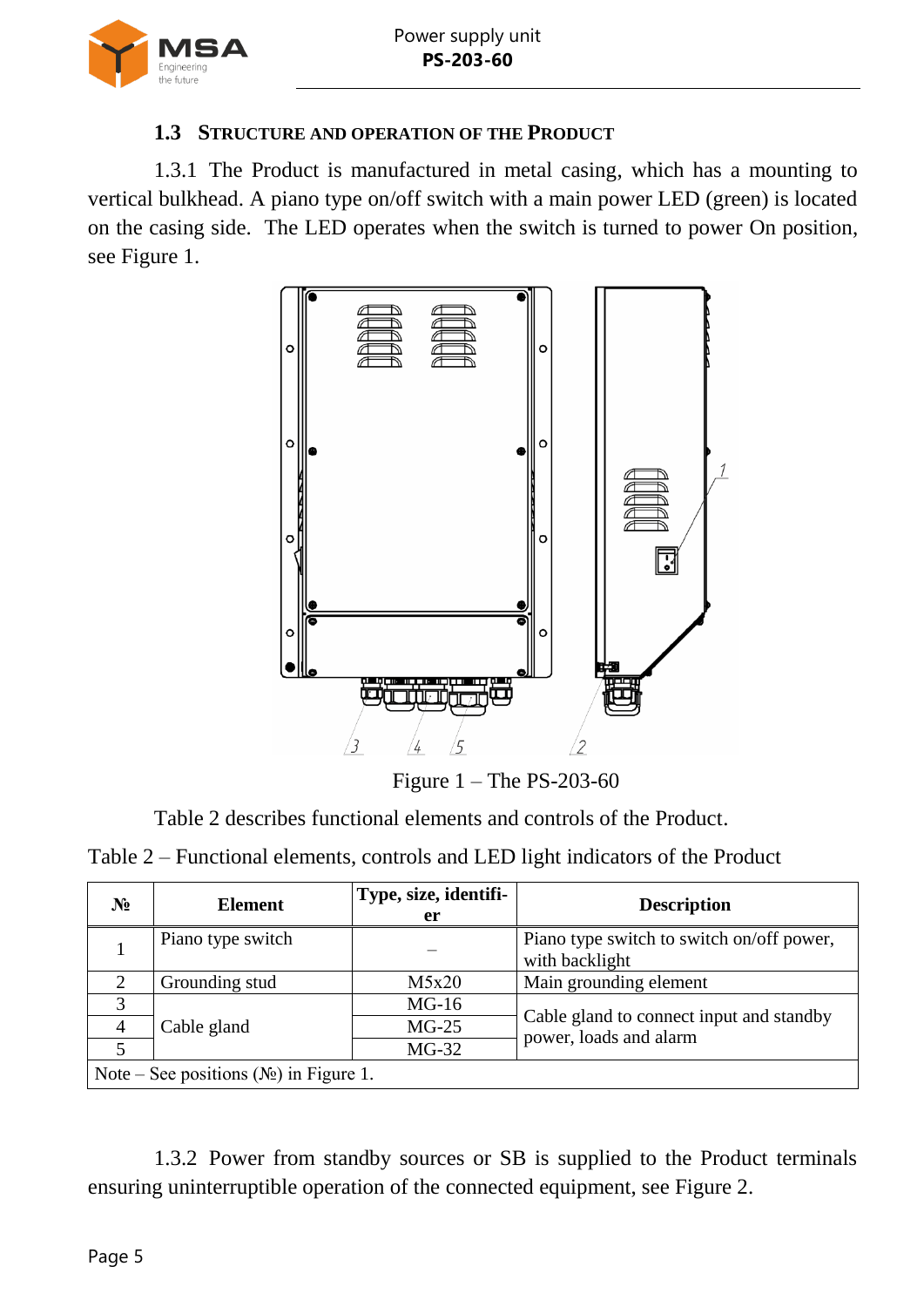

Standby power switching occurs automatically in case of the Product failure and main power failure. If there is no input power, dry contacts relay actuates alarm signaling. SB voltage to power external signaling unit AU-106 (AU-206) is connected to «Alarm» terminal.

Table [3](#page-5-1) describes assignment of connector terminals.



Figure 2 – Connection diagram

<span id="page-5-1"></span><span id="page-5-0"></span>Table 3 – Assignment of PS-203-60 connector terminals

| <b>Connector</b> | <b>Terminal</b><br>$N_2$ | <b>Description</b>                        |  |
|------------------|--------------------------|-------------------------------------------|--|
|                  |                          |                                           |  |
| 220 V            | N                        | To connect main power                     |  |
|                  |                          |                                           |  |
|                  | $^+$                     | To connect load 1                         |  |
| <b>OUTPUT</b>    |                          |                                           |  |
| 24 V             | $+$                      | To connect load 2                         |  |
|                  |                          |                                           |  |
| <b>BATT</b>      | $^{+}$                   | To connect external SB                    |  |
|                  |                          |                                           |  |
|                  |                          | To connect relay contacts AU-106 (AU-206) |  |
| Alarm            | $^{+}$                   | Power 24 V or 12 V DC                     |  |
|                  |                          |                                           |  |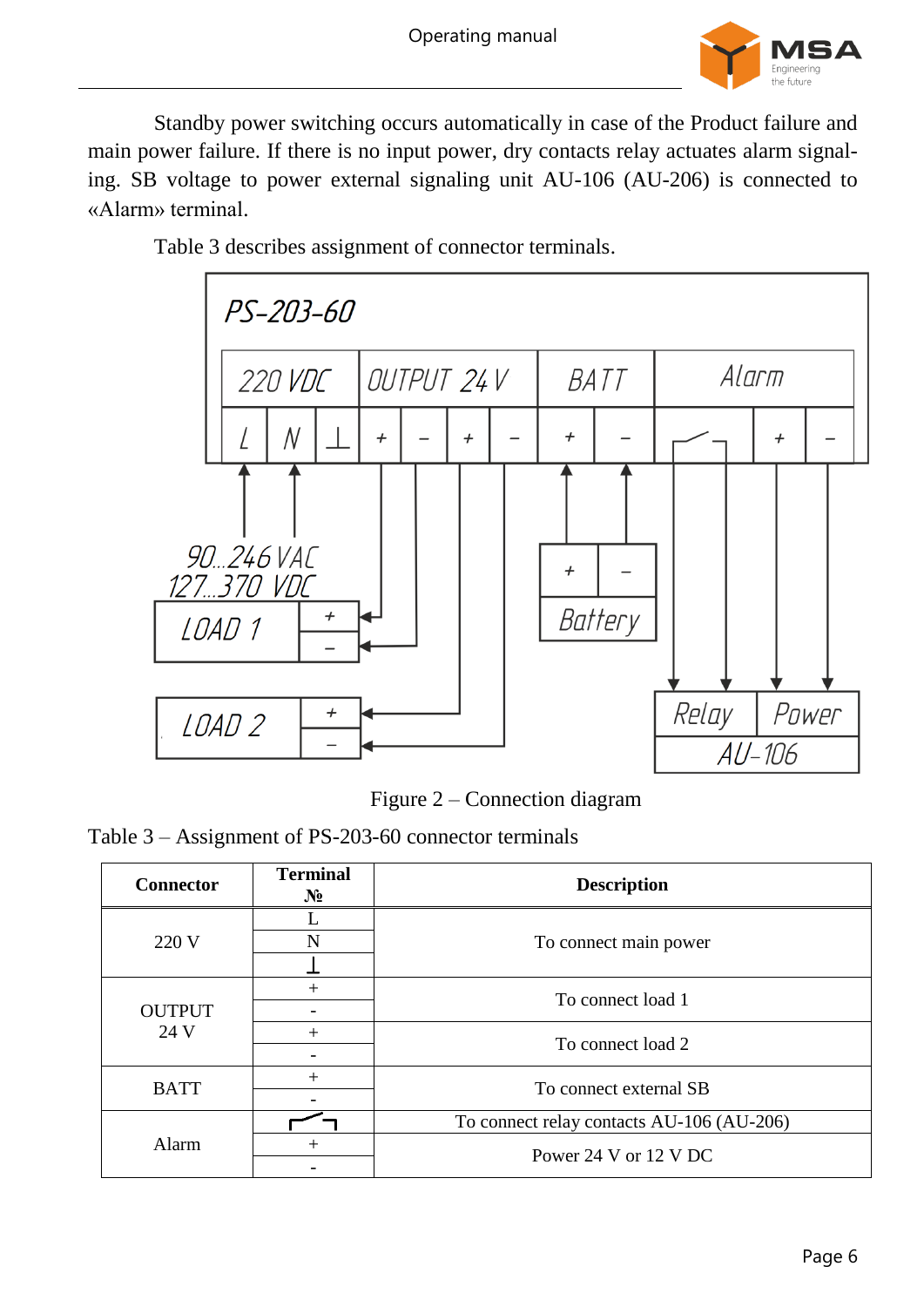

#### <span id="page-6-0"></span>**1.4 MEASUREMENT INSTRUMENTS, TOOLS AND APPLIANCES**

Table [4](#page-6-3) below describes consumables required for the TS.

#### <span id="page-6-3"></span>Table 4 – Consumables required for the TS

| Name and identifier of consumables           | <b>Amount of</b><br>consumables | <b>Note</b>                                                                                                                        |
|----------------------------------------------|---------------------------------|------------------------------------------------------------------------------------------------------------------------------------|
| Cleaning cloth                               | $0.10$ kg                       | 1 To clean the Product surfac-<br>$es - use clean cloth$<br>2 To remove severe contami-<br>nation – use cloth soaked in<br>alcohol |
| Rectified hydrolytic technical ethyl alcohol | 0.051                           | To soak cloth when removing<br>contamination from a screen                                                                         |
| Varnish                                      | $0.05$ kg                       | To cover surfaces of the Prod-<br>uct in case of paint coating<br>damage                                                           |
| Abrasive cloth                               |                                 | To polish surfaces of the<br>$0.06 \times 0.06$ m Product in case of paint coat-<br>ing damage                                     |

#### **1.5 MARKING AND SEALING**

<span id="page-6-1"></span>The Product has a nameplate displaying the name, input and output voltage, power consumption and output power, protection degree, weight, serial number and date of manufacturing.

Sealing of the Product is not provided.

#### **1.6 PACKAGING**

<span id="page-6-2"></span>When delivered, the Product is packed in a corrugated board box and inner packaging (air bubble film) ensuring its transportation and storage at the warehouse.

Transport packaging is also used as a returnable packaging for transportation of the Product to the repair location and back.

Sealing of packaging is not provided.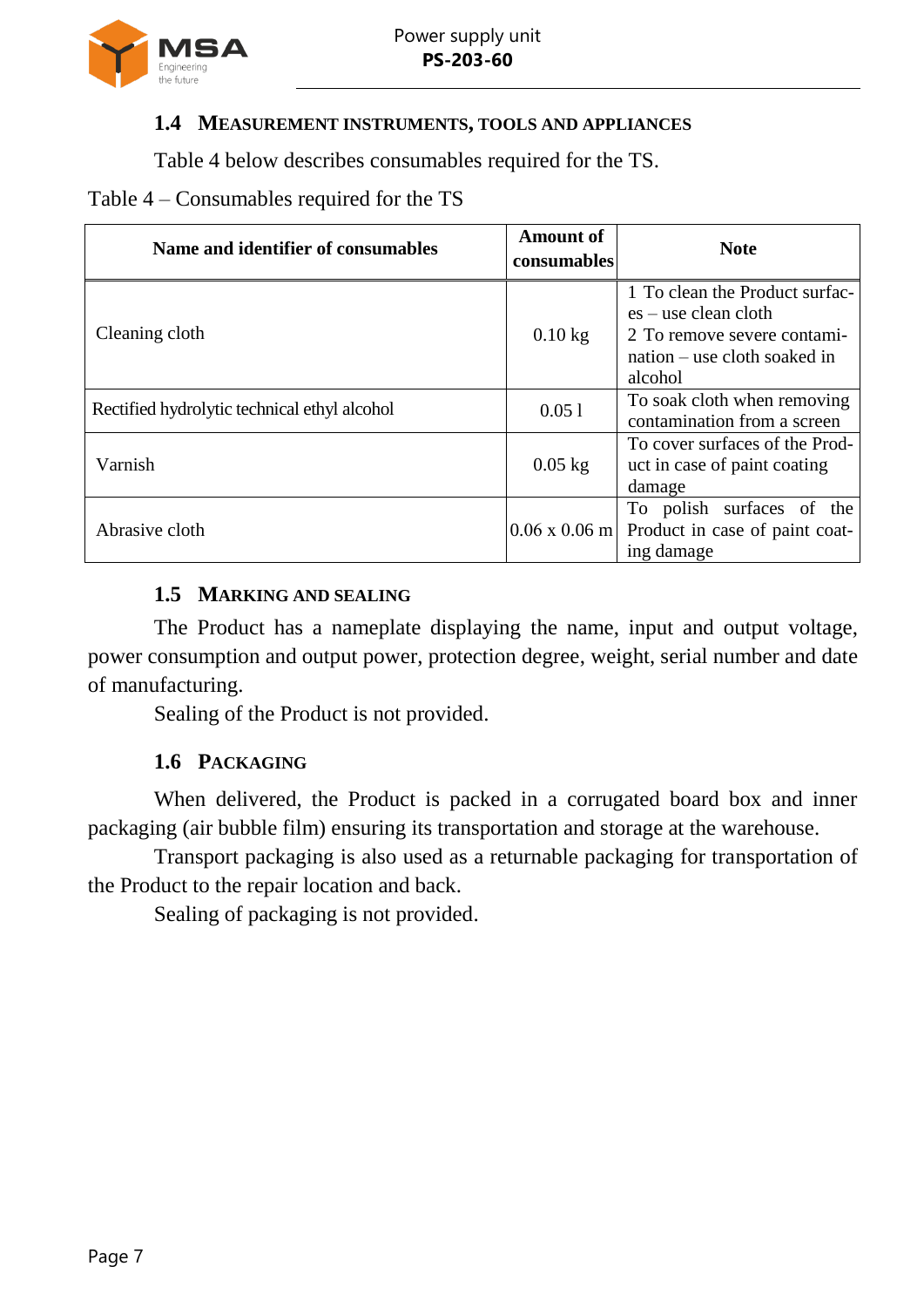

## <span id="page-7-0"></span>**2 INTENDED USE**

#### **2.1 OPERATIONAL LIMITATIONS**

<span id="page-7-1"></span>Select an installation place in compliance with operational limitations (operating temperature and protection degree).

<span id="page-7-2"></span>**Caution!** Distance between the installation site and magnetic compass shall not be less than 1 m!

#### **2.2 USAGE PREPARATIONS**

#### 2.2.1 Safety features

While preparing the Product for operation, check it visually and make sure there is no mechanical damage.

Connect the Product to power mains only in compliance with input power requirements.

Before connection the Product shall be switched off and grounded.

While using the Product the staff shall follow «The technical rules for operation of electric installation» and «Safety rules for operation of electric installation» while testing electrical circuits and insulation resistance.

2.2.2 Visual check procedure

Before switching the SC on, the installer shall:

a) observe visually the cable integrity and initial position of the controls;

b) clean the SC from dust and dirt by clean soft cloth, if necessary, see Table [4;](#page-6-3)

c) check fail-safe cable connections to the SC and their proper grounding.

#### **2.3 INSTRUCTIONS ON POWERING THE PRODUCT**

<span id="page-7-3"></span>2.3.1 Instructions on powering the Product. While connecting the Product and preparing it for operation follow the steps below:

a) transfer circuit breakers of main power switchboard to «OFF» position;

b) connect de-energized power cable to input terminals;

c) transfer circuit breakers of main power switchboard to «ON» position;

d) transfer a circuit breaker located inside the casing to «ON» position;

e) transfer a piano type switch «ON/OFF» on the casing to «ON» position;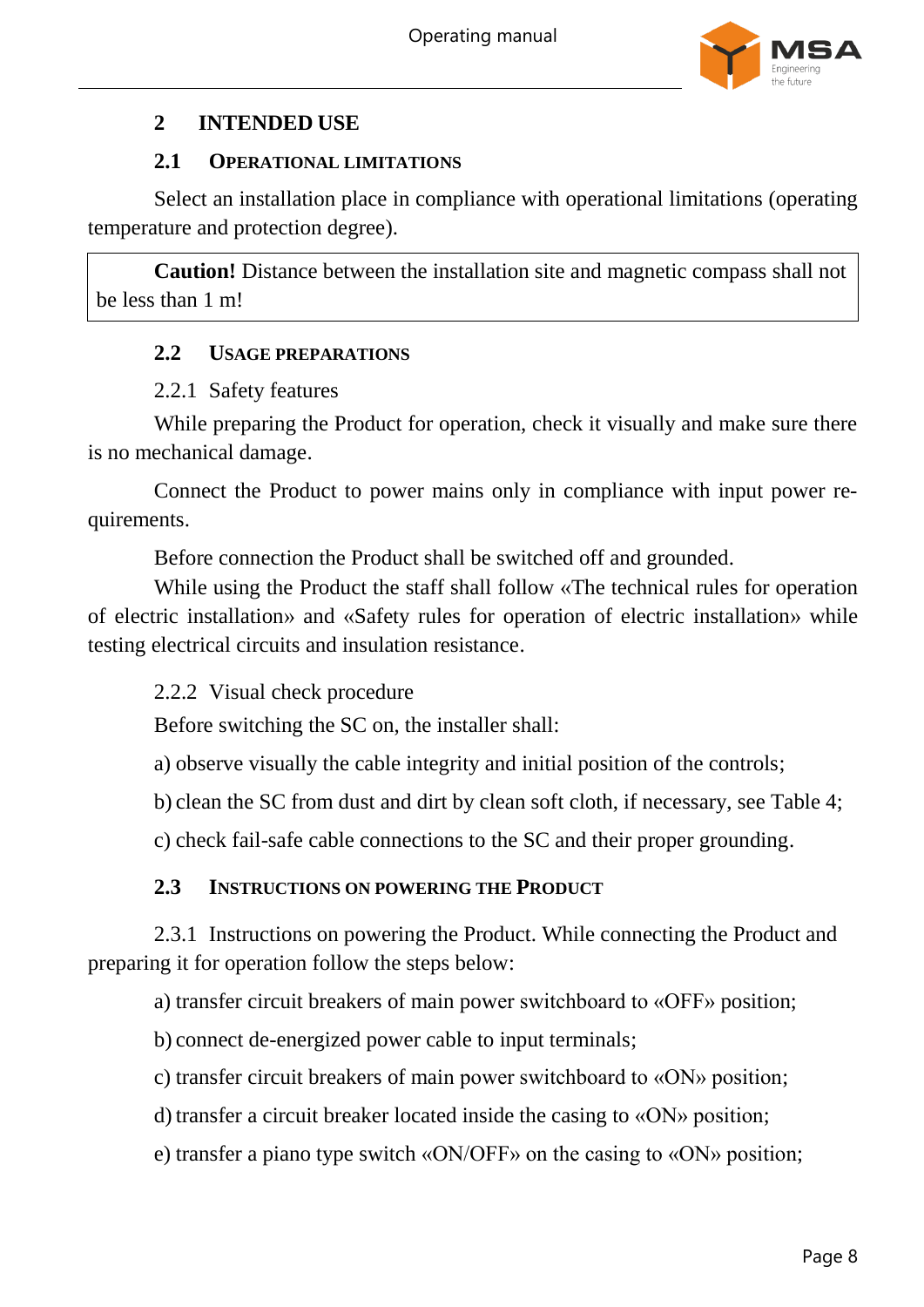

f) check the Product connection; check main power supply by green LED on the piano type switch; make sure there is no alarm on dry contacts;

g) using voltmeter, measure output voltage on connectors' contacts (for load connection); measured values shall be 24 V DC. If measured voltage is different from the rated value, the Product is not ready for operation. Contact the Manufacturer;

h) transfer the piano type switch to «OFF» position and connect the load;

i) switch the Product on and check operation of load.

2.3.2. To switch the Product off

a) switch off the load (only if a load may be switched off by a switch located on the load casing; in another case, a load switches off once the Product power is turned off);

b)transfer piano type switch «ON/OFF» on the casing to «OFF» position, and then transfer circuit breakers of main power switchboard to «OFF» position.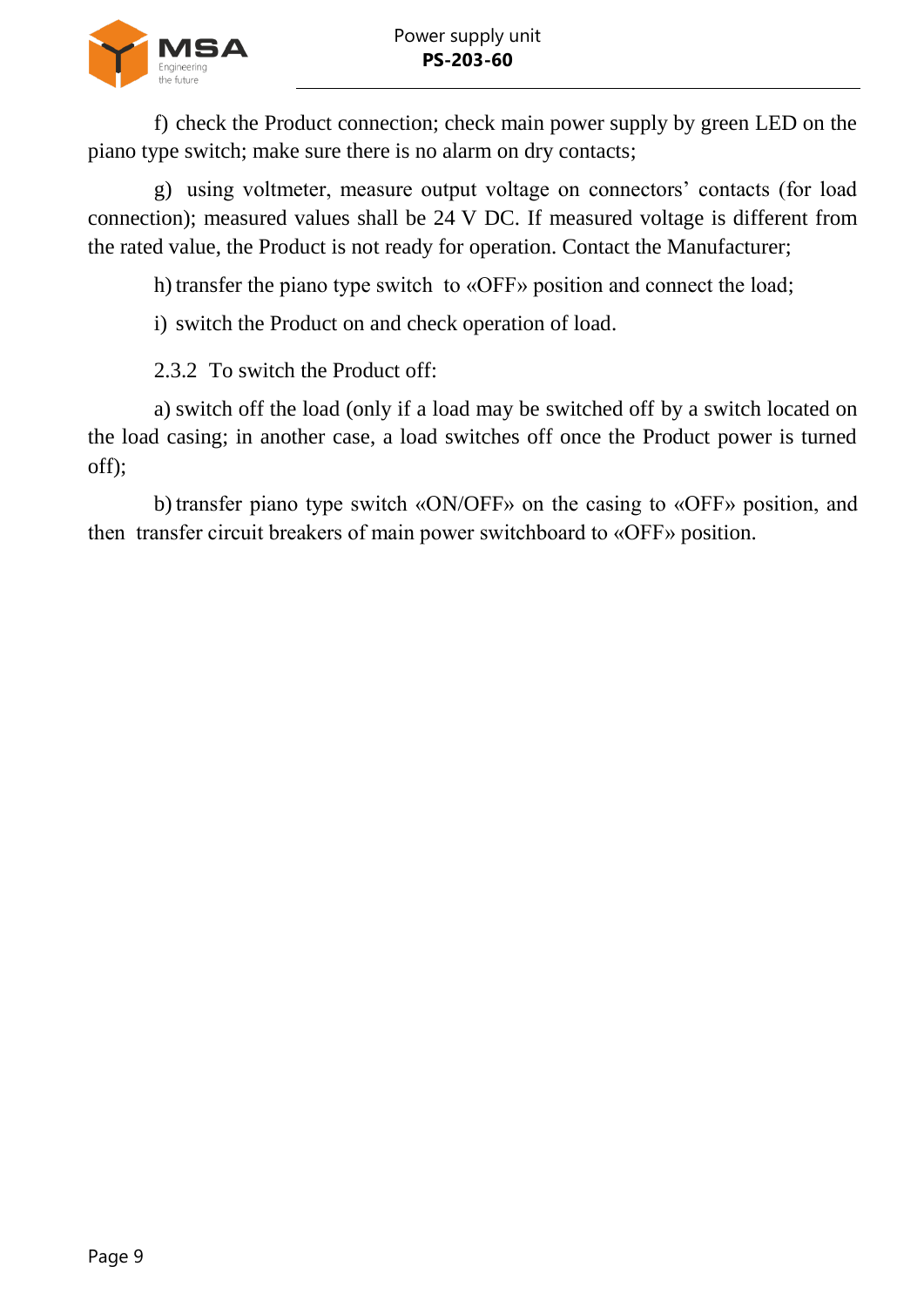

## <span id="page-9-0"></span>**3 TECHNICAL SERVICE OF THE PRODUCT**

#### **3.1 GENERAL DESCRIPTION**

<span id="page-9-1"></span>Before performing the TS the staff shall familiarize with the Product structure and operation features.

In order to provide safe and reliable operation for the Product, the staff shall maintain semi-annual TS.

ТS is carried out on the equipment in operation.

#### <span id="page-9-2"></span>**3.2 SAFETY FEATURES**

While providing TS the staff shall follow instructions, see [4.2.](#page-11-2)

#### **3.3 MAINTENANCE ROUTINE**

<span id="page-9-3"></span>The list of works for all types of the TS is given in table [5.](#page-10-0) Maintenance routine procedure is described in the CL, represented in Tables [6,](#page-10-1) [7.](#page-10-2)

Table [4](#page-6-3) describes consumables required for the TS.

#### **3.4 PRESERVATION**

<span id="page-9-4"></span>The Product and set of operational documents are stored in preserved condition in Manufacturer's packaging boxes.

Time of represervation  $-2$  years since the date of packaging at the Manufacturer's plant.

The preservation is done in full terms, for 2 years, applying protection and packaging.

The represervation is done in heated rooms in the same order as the preservation.

The Product after represervation and documents are placed in packaging.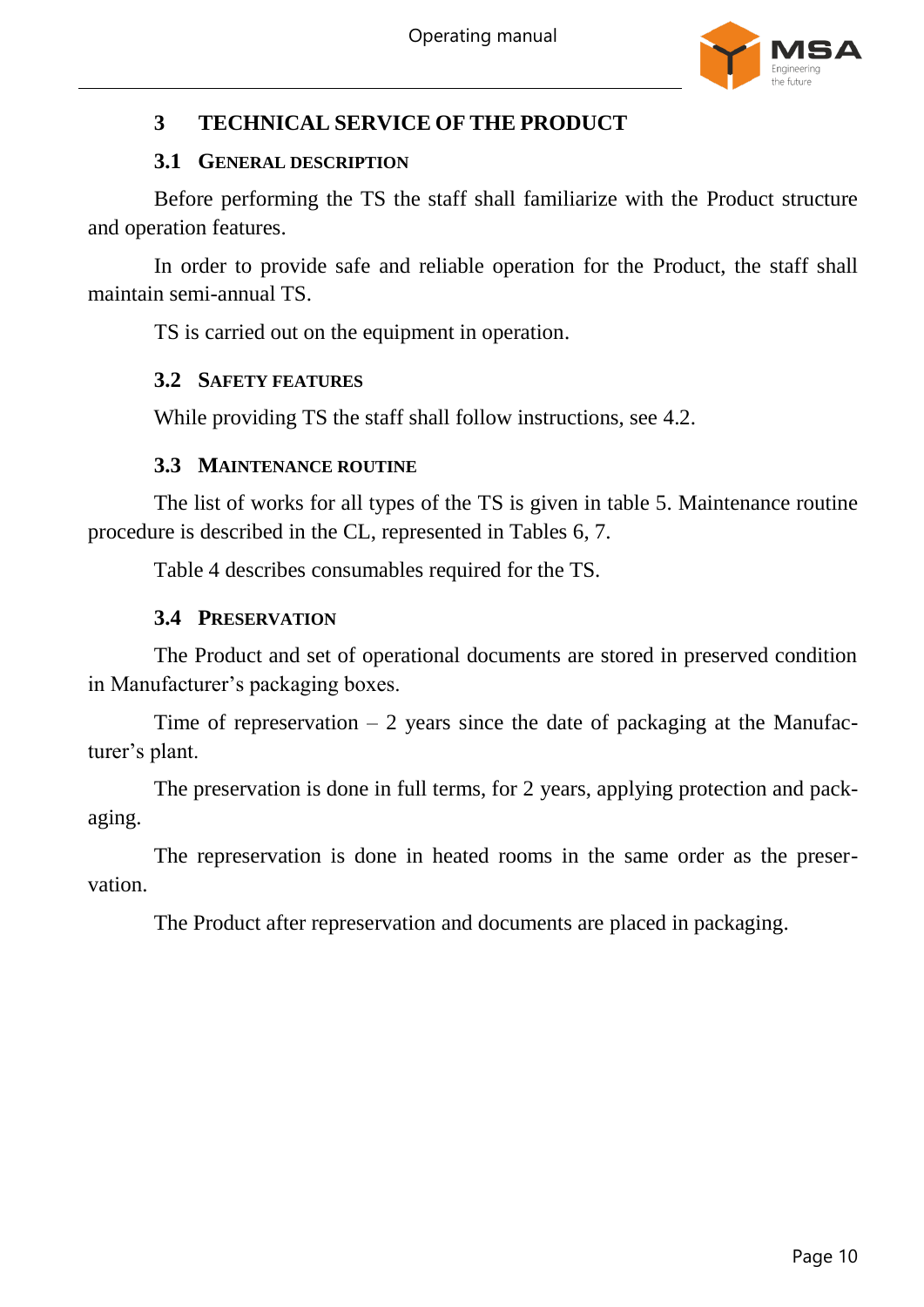

## <span id="page-10-0"></span>Table 5 – TS works

| CL N <sub>2</sub>                                | Name of work                | TS |
|--------------------------------------------------|-----------------------------|----|
|                                                  | Visual check of the Product |    |
|                                                  | Test of output voltage      |    |
| Note – $\langle + \rangle$ – work is obligatory. |                             |    |

## <span id="page-10-1"></span>Table  $6 - CL$   $N_2$  1. Visual check

| To be done                                                         | <b>Routine</b>                                                                                                                                                                                                                                                           | <b>Man-hours</b><br>per 1 Prod-<br>uct |
|--------------------------------------------------------------------|--------------------------------------------------------------------------------------------------------------------------------------------------------------------------------------------------------------------------------------------------------------------------|----------------------------------------|
|                                                                    | 1 Check completeness and appearance of the Product; me-<br>chanical damage, paint defects must be absent; marking<br>plates shall be present; legends shall be read easily                                                                                               |                                        |
| Visually examine the Prod-<br>uct                                  | 2 Clean up the Product surfaces with clean cloth<br>3 Remove severe contamination, parts of corrosion, oil<br>spots from the metal surfaces – using ethyl alcohol, avoid-<br>ing its penetration inside the Product; all surfaces clean dry<br>by clean cloth and dry up | 1 person<br>5 mins                     |
|                                                                    | 4 If varnish paint coating is damaged, polish it with sand<br>paper, then clean with alcohol-soaked cloth, cover with<br>varnish and dry up                                                                                                                              |                                        |
| Check reliability of cable<br>and bus connection to the<br>Product | 1 Check that connectors and attaching screws are tight-<br>ened; provide further tightening if necessary<br>2 Check the cable intactness (no mechanical damage) with-<br>in visibility                                                                                   | 1 person<br>5 mins                     |

## <span id="page-10-2"></span>Table 7 – Check list №2. Test of output voltage

| To be done             | <b>Routine</b>                                                                                                                                                                 | <b>Man-hours</b><br>per 1 Prod-<br>uct |
|------------------------|--------------------------------------------------------------------------------------------------------------------------------------------------------------------------------|----------------------------------------|
| Test of output voltage | 1 Switch on the Product power supply<br>2 Connect a voltmeter to output terminals of the Product<br>3 Supply power to the Product<br>4 Measure voltage on the output terminals | 1 person<br>15 mins                    |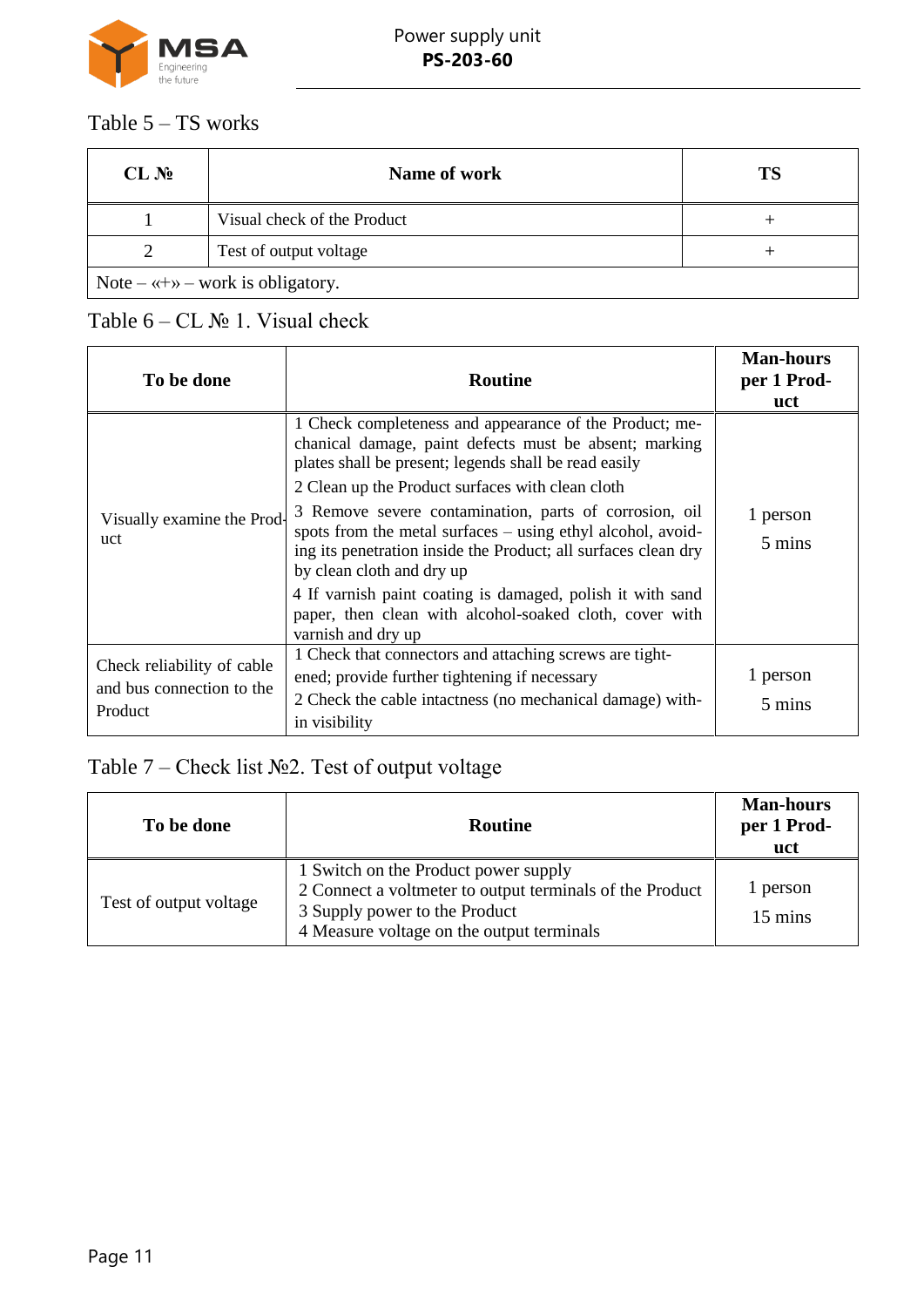

## <span id="page-11-0"></span>**4 CURRENT REPAIR OF THE PRODUCT**

#### <span id="page-11-1"></span>**4.1 GENERAL DESCRIPTION**

To provide diagnostics of the problems, see Table [8.](#page-11-4)

If a problem cannot be diagnosed or trouble shooting cannot be provided, contact the Manufacturer's service center.

#### **4.2 SAFETY FEATURES**

<span id="page-11-2"></span>Only qualified personnel, examined in occupational safety may perform repair works.

The Product must be grounded before repair works. Check the grounding of the Product.

It is PROHIBITED to put a poster «DO NOT switch on! Under Operation!», when power supply switch is in OFF position.

Replacing defected parts, cards and modules when power of device under repair is ON is STRICTLY PROHIBITED

<span id="page-11-3"></span>Installation, commissioning and repair works are PROHIBITED in the room, where less than 2 people present

#### **4.3 CURRENT REPAIR**

The service personnel can provide repair works as given in Table [8.](#page-11-4)

<span id="page-11-4"></span>Table 8 – Possible problems / defects and troubleshooting

| <b>Problem / defect</b> | <b>Possible reasons</b>  | To do                                         |
|-------------------------|--------------------------|-----------------------------------------------|
|                         |                          | Check power cable connection                  |
| Piano type LED does     | No power supply          | Provide power supply (circuit breaker of main |
| not operate (no glow-   |                          | power switchboard might be switched off)      |
| ing)                    | Circuit breaker switched | Take off casing panel and switch on the cir-  |
|                         | off                      | cuit breaker inside the casing                |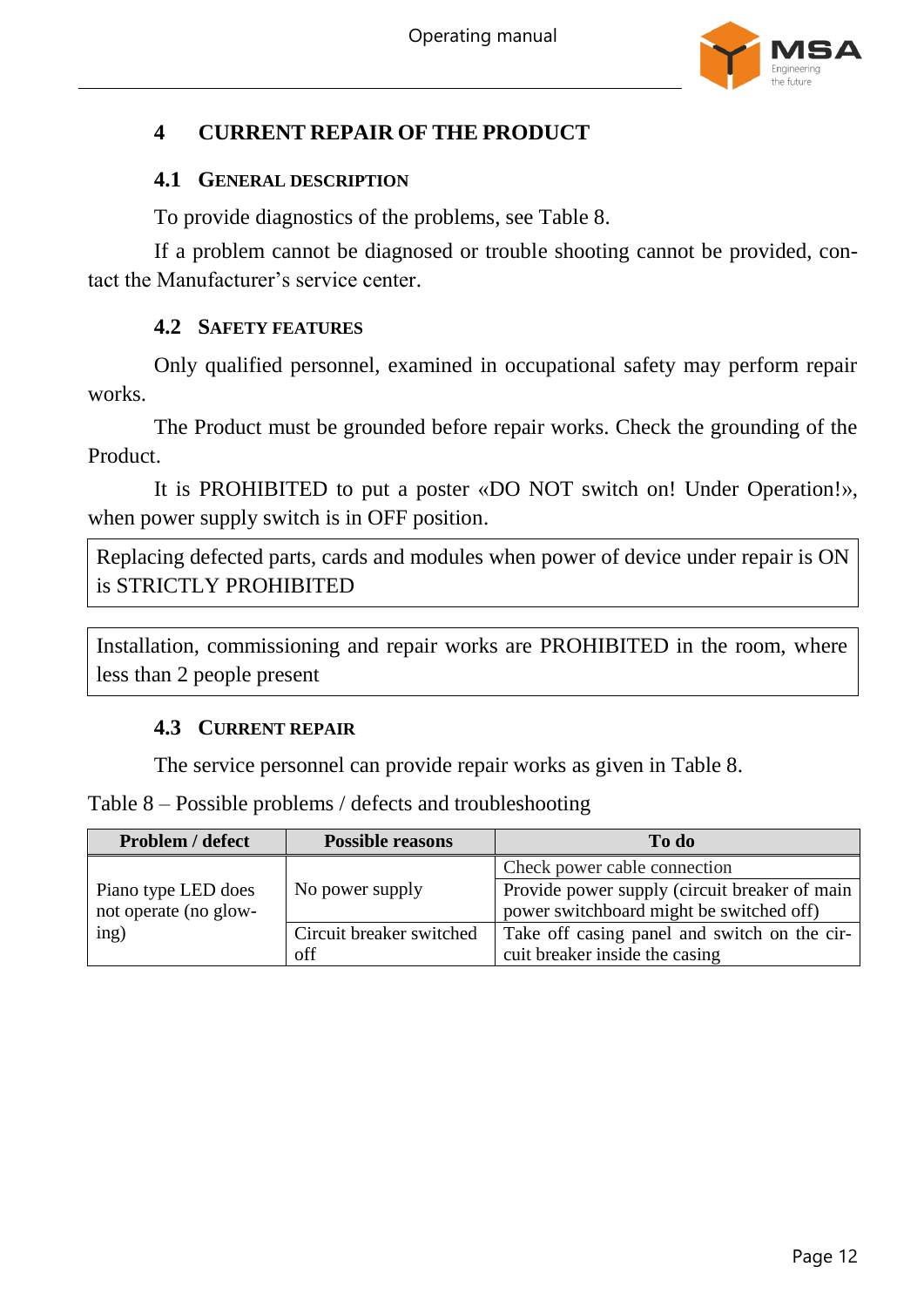

## **5 STORAGE**

<span id="page-12-0"></span>The Product must be stored in packaging inside areas complying with the required storage conditions (+5°C...+40°C) with the concentration of dust, oil, moisture and aggressive impurities in the air within the required limits for the working areas of production facilities.

After storage or transportation of the Product below +10°С, it must be unpacked only in heated premises and left in normal climate conditions for 12 hours beforehand.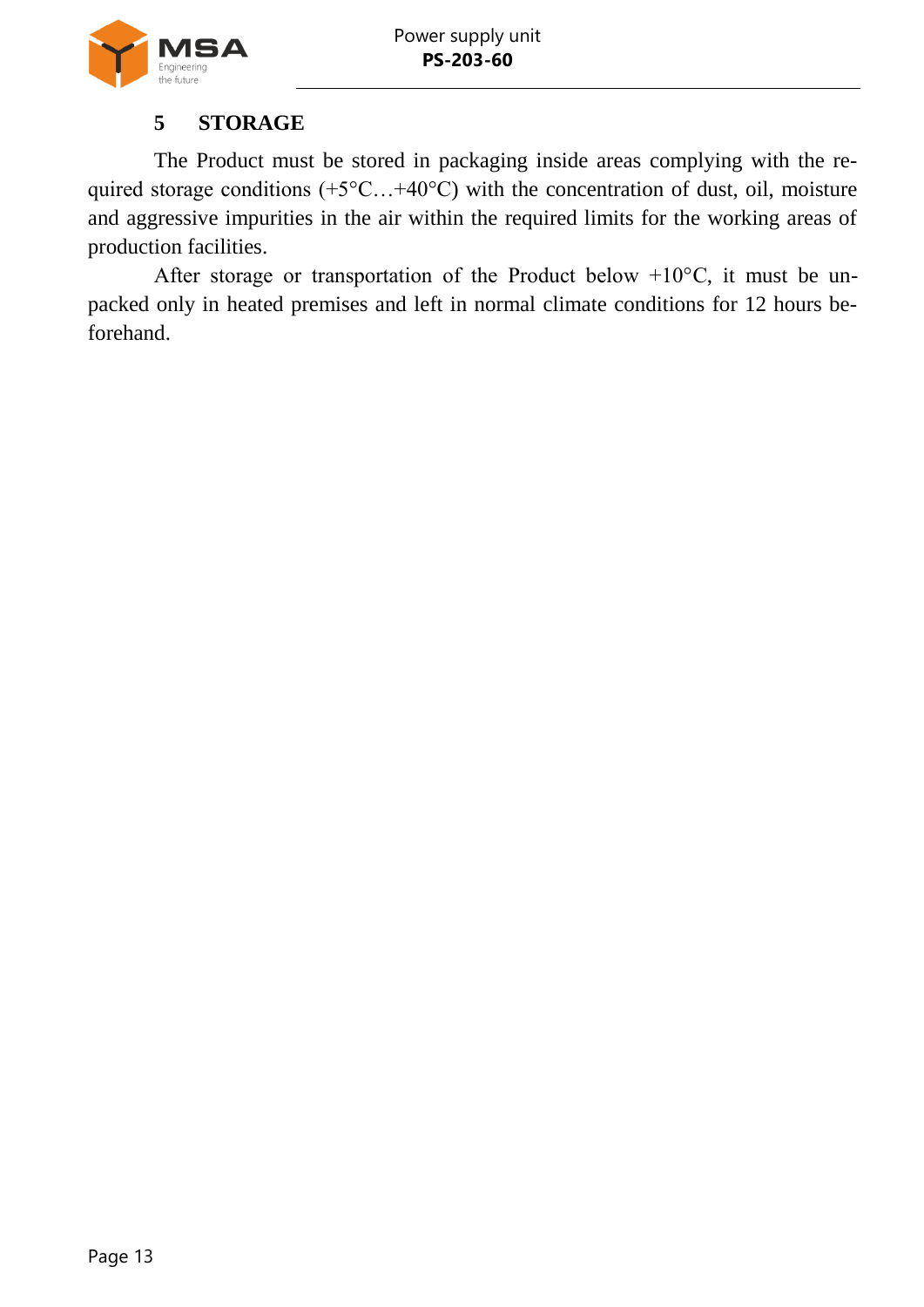

## **6 TRANSPORTATION**

<span id="page-13-0"></span>The Product must be transported in the Manufacturer's transportation package in closed means of transport.

Types of shipment:

- motor vehicle and railroad transportation in closed means of transport (covered cars, multipurpose containers);

- air transportation (in sealed and heated compartments);

- sea transportation (in dry service spaces).

The Product must be transported in compliance with transportation rules applicable for each means of transport.

During loading / unloading operations and transportation, the requirements indicated on warning labels on the boxes / packaging must be observed, and no impacts are permitted since they can affect the safety and performance of the Product.

Inside the means of transport, the packed device must be firmly se-cured / fastened.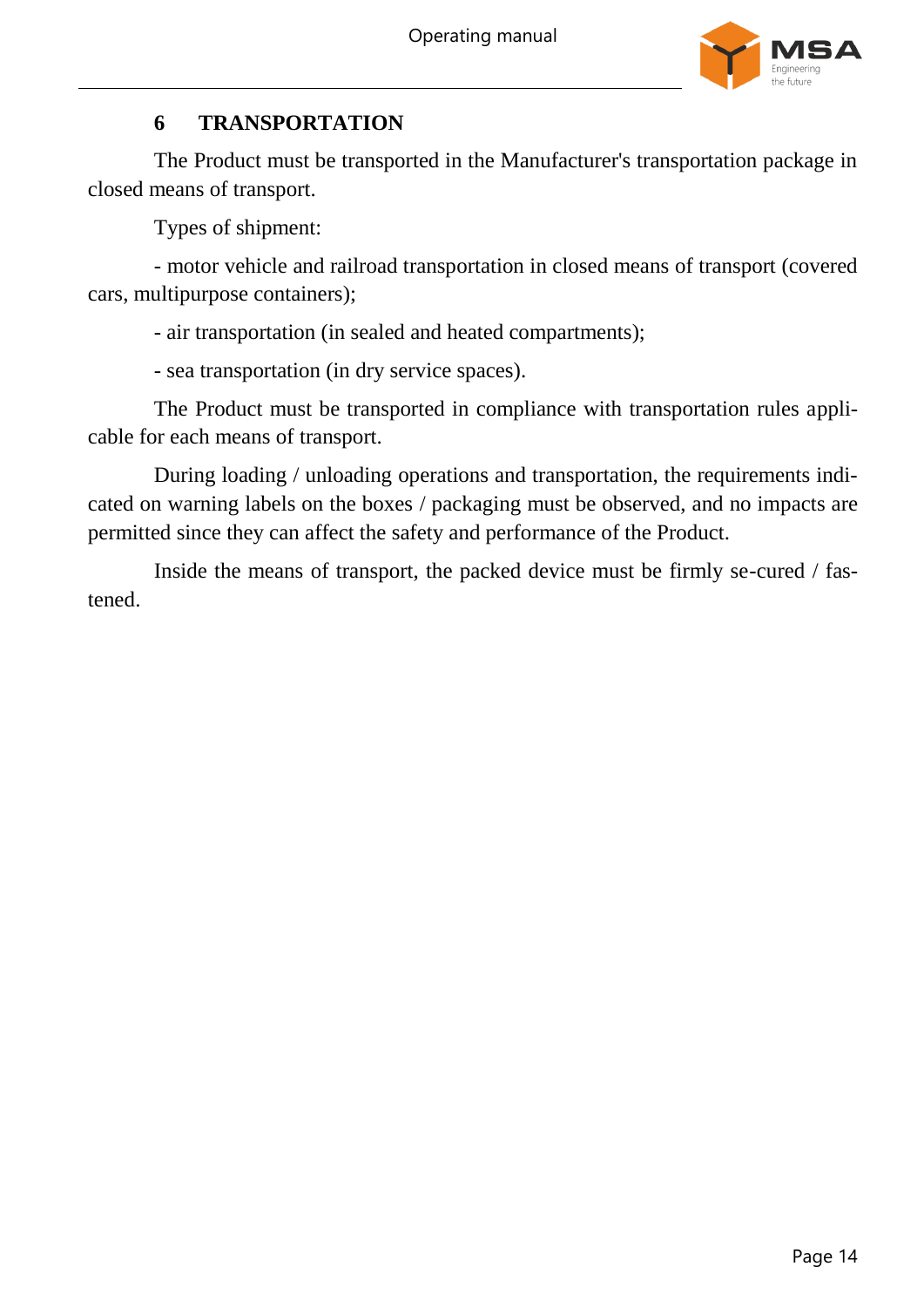

## **7 DISPOSAL**

<span id="page-14-0"></span>New equipment, the parts of the Product damaged during operation, and any outage equipment must not be disposed as standard household wastes, since they contain the materials suitable for re-use.

Decommissioned and non-used components of the Product must be delivered to a special waste disposal center licensed by local authorities. You can also send an overage equipment / unit to the manufacturer for its further disposal.

Proper disposal of Product components allows avoiding possible negative environmental and health impacts, and it also allows for proper restoration of components with substantial energy and resources saving.

**During operation and upon completion of its service life, the equipment is not hazardous for health and environment**

**This unit must be disposed according to the rules applied to electronic devices**

<span id="page-14-1"></span>

**Any products marked with a crossed trash bin must be disposed separately from standard household wastes**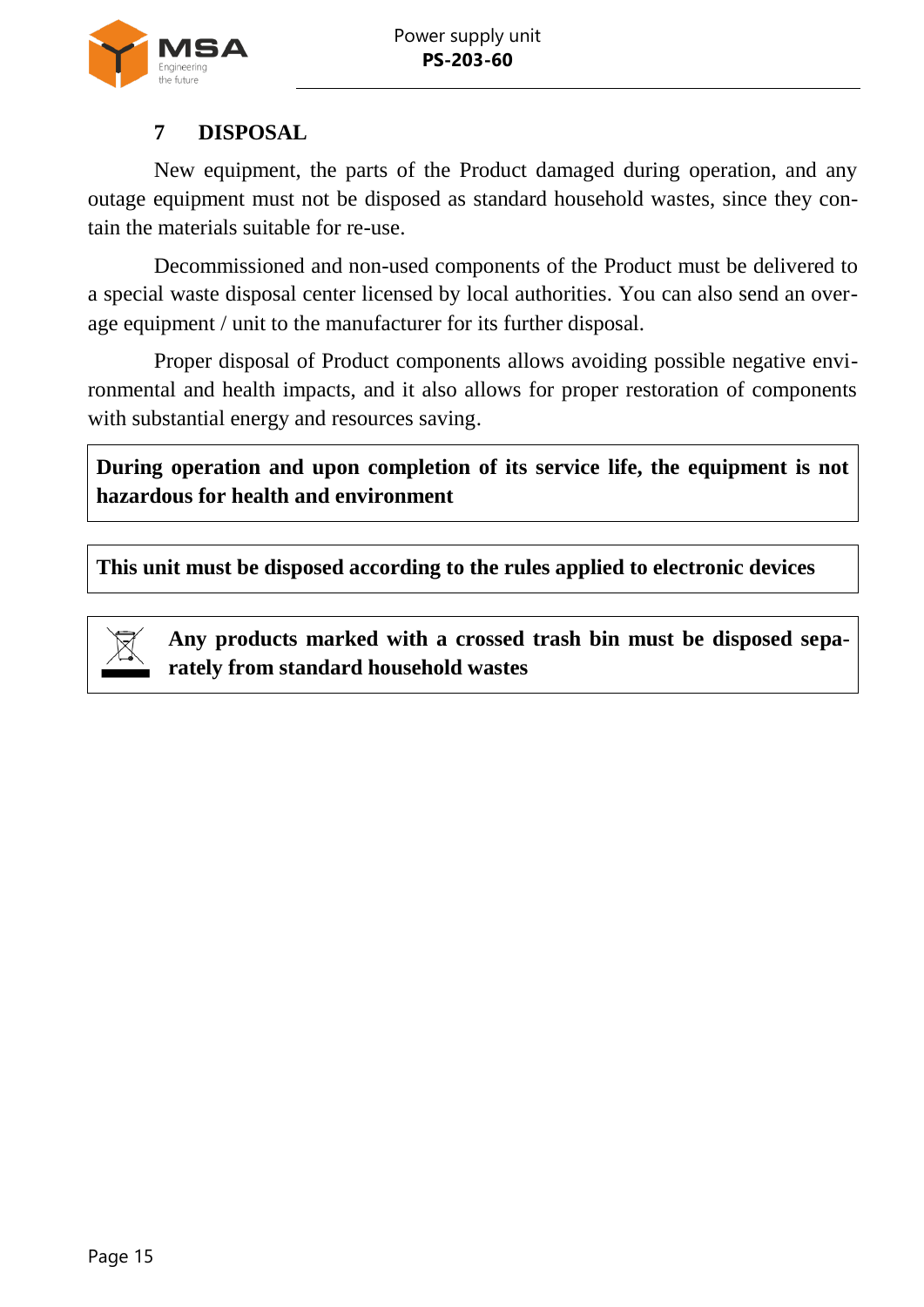

## **8 WARRANTY**

The Manufacturer is under warranty obligations in case of correct System exploitation according to the OM. The Manufacturer will not consider damage claims in case of violation of operating conditions.

More information about warranty terms you can find on the official site of «NPK MSA» LLC, section Support.

Address and contacts of the Manufacturer's service centre: «NPK MSA», LLC 26E, Kibalchicha str., 192174, St Petersburg, Russia Tel.: + 7 (812) 602-02-64, 8-800-100-67-19 fax: +7 (812) 362-76-36 e-mail: service@unicont.com